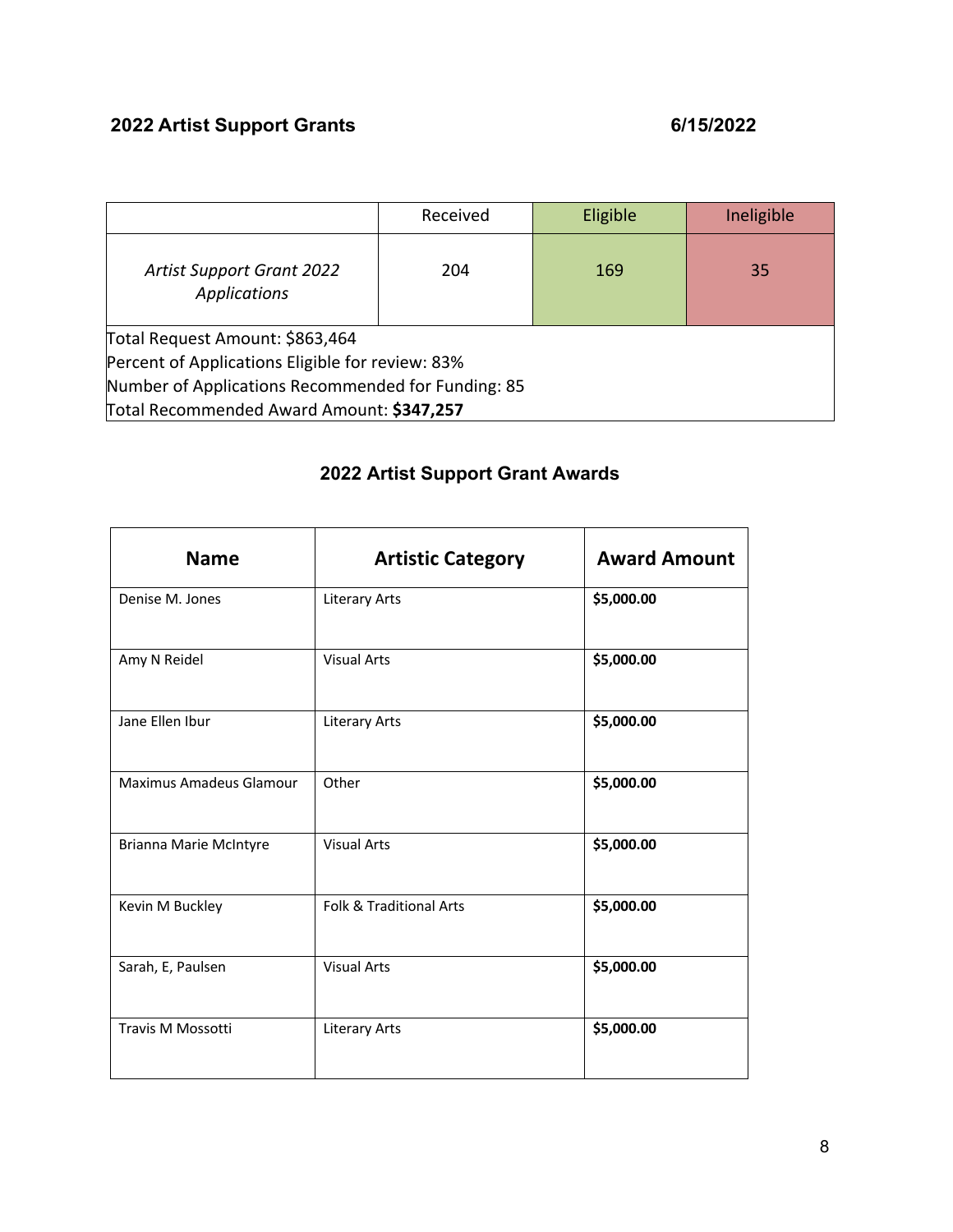| Myah M. Singh                 | Presenting & Multidisciplinary Works | \$5,000.00 |
|-------------------------------|--------------------------------------|------------|
| Andrew P Rola                 | <b>Visual Arts</b>                   | \$5,000.00 |
| Laura M Lippert               | Presenting & Multidisciplinary Works | \$5,000.00 |
| Prince J Lyons                | Dance                                | \$5,000.00 |
| <b>Adrienne Outlaw Piston</b> | <b>Visual Arts</b>                   | \$5,000.00 |
| <b>Basil Kincaid</b>          | Folk & Traditional Arts              | \$5,000.00 |
| <b>Brian McClelland</b>       | Media Arts                           | \$5,000.00 |
| Courtney Alexandra Bailey     | <b>Theatre Arts</b>                  | \$5,000.00 |
| Felia K. Davenport            | Design                               | \$5,000.00 |
| Joan Ellen Lipkin             | <b>Theatre Arts</b>                  | \$5,000.00 |
| Sukanya Mani                  | <b>Visual Arts</b>                   | \$5,000.00 |
| Jason C. Gray                 | <b>Visual Arts</b>                   | \$5,000.00 |
| Stephanie Brown               | Other                                | \$5,000.00 |
| Monica Newsam                 | Dance                                | \$5,000.00 |
| Ala'a Salem                   | <b>Visual Arts</b>                   | \$5,000.00 |
| Kellin Quinn Hentoff-Killian  | Other                                | \$5,000.00 |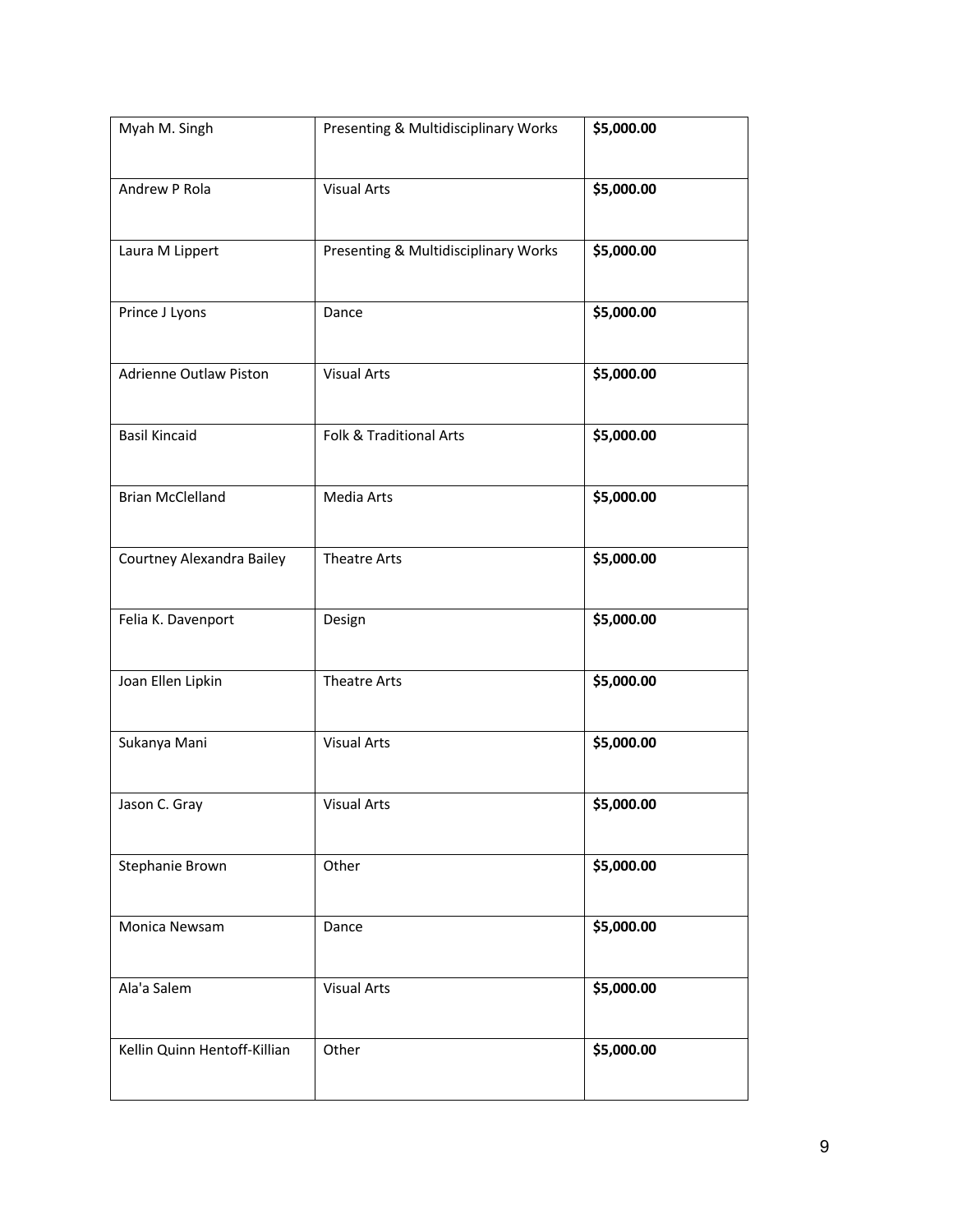| Bethany R Bombara       | Music                                | \$5,000.00 |
|-------------------------|--------------------------------------|------------|
| Myrina Telisa Otey      | Presenting & Multidisciplinary Works | \$5,000.00 |
| Collin W Elliott        | <b>Visual Arts</b>                   | \$5,000.00 |
| Jeffrey J Noonan        | Music                                | \$5,000.00 |
| Cynthia M Chafin        | <b>Visual Arts</b>                   | \$5,000.00 |
| Juanita A. Mathews      | <b>Literary Arts</b>                 | \$5,000.00 |
| Nyara Laque Williams    | <b>Visual Arts</b>                   | \$5,000.00 |
| Rachel M Helden         | <b>Visual Arts</b>                   | \$5,000.00 |
| <b>Brandon D Chavis</b> | <b>Visual Arts</b>                   | \$5,000.00 |
| Dee A. Levang           | <b>Visual Arts</b>                   | \$5,000.00 |
| Qingyun Liao            | <b>Visual Arts</b>                   | \$5,000.00 |
| Aisha Sultan            | Media Arts                           | \$5,000.00 |
| Jessica Williams        | Media Arts                           | \$5,000.00 |
| Valeria Rodriguez       | Presenting & Multidisciplinary Works | \$5,000.00 |
| David Gorden            | Media Arts                           | \$5,000.00 |
| Jody, R, Ferber         | Music                                | \$5,000.00 |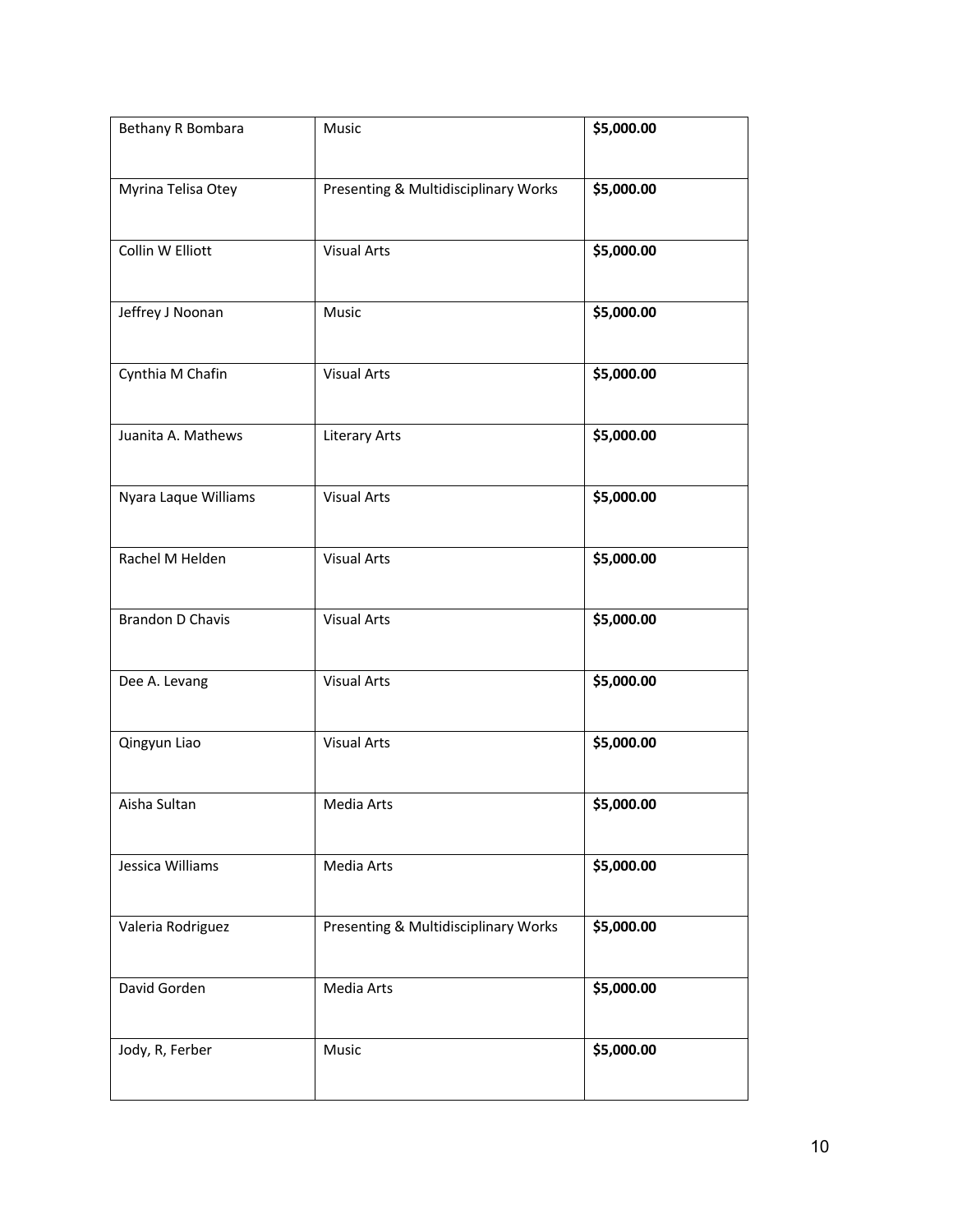| Justin Myleke Perkins               | Media Arts          | \$5,000.00 |
|-------------------------------------|---------------------|------------|
| Catherine Elizabeth Dudley-<br>Rose | Media Arts          | \$5,000.00 |
| Mark J Pagano                       | Music               | \$5,000.00 |
| Cherilyn Elizabeth Evans            | Music               | \$5,000.00 |
| Luke Terrell                        | <b>Visual Arts</b>  | \$4,950.00 |
| Jess T. Dugan                       | <b>Visual Arts</b>  | \$4,915.65 |
| Brea Youngblood                     | Other               | \$4,650.00 |
| Kevin R. Belford                    | <b>Visual Arts</b>  | \$4,649.00 |
| Brian A Lathan                      | <b>Visual Arts</b>  | \$4,398.75 |
| Sarah C Flanagan                    | <b>Visual Arts</b>  | \$4,230.00 |
| Davion Coleman                      | <b>Visual Arts</b>  | \$4,130.00 |
| Benjamin A Scholle                  | Media Arts          | \$4,125.00 |
| Jasmine L Raskas                    | <b>Visual Arts</b>  | \$4,000.00 |
| Kevin A. Renick                     | Music               | \$4,000.00 |
| Lisa Rachel Hampton                 | <b>Theatre Arts</b> | \$3,880.00 |
| <b>Brian C Woods</b>                | Music               | \$3,623.00 |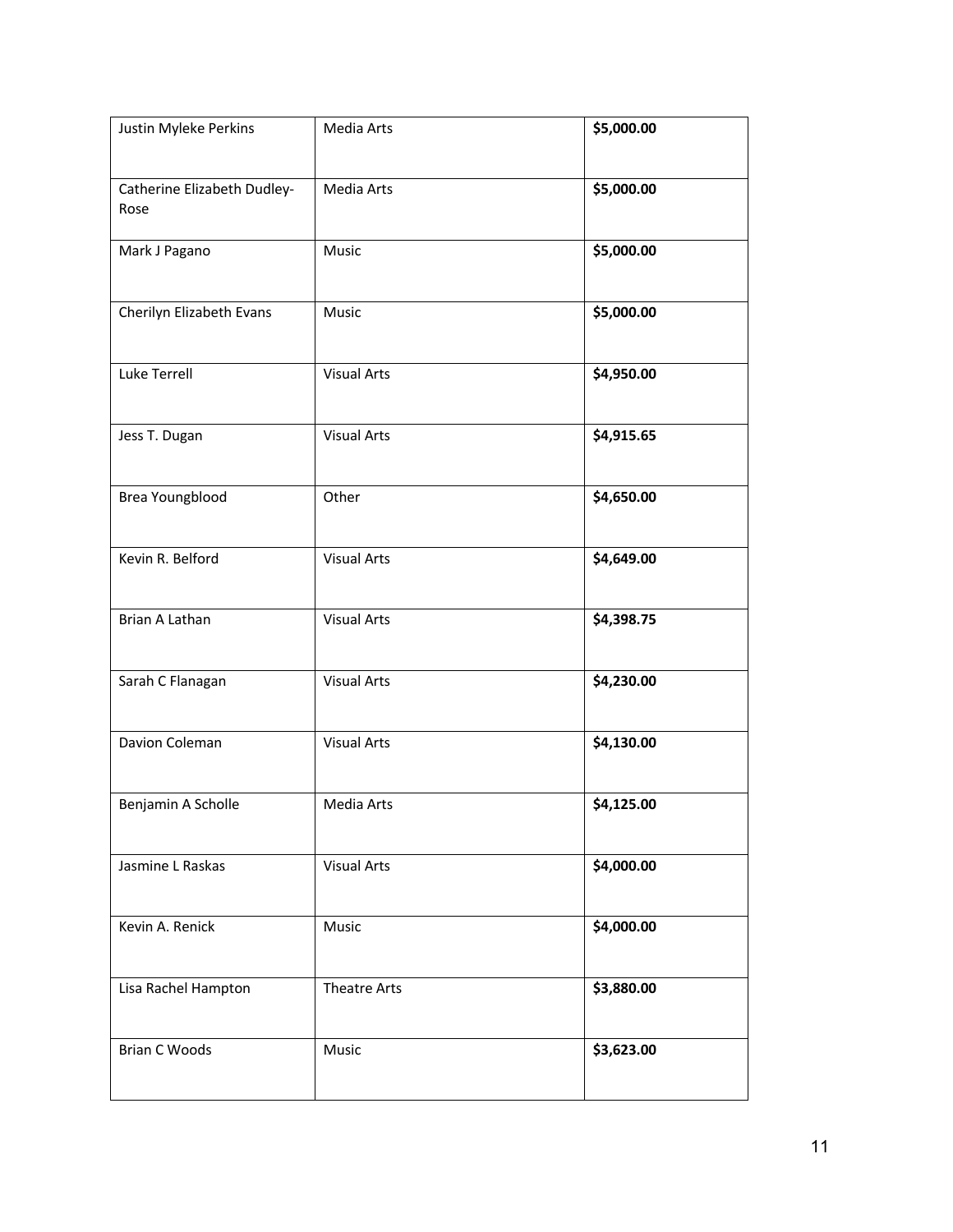| Dayna J Kriz              | Other                                | \$3,595.17 |
|---------------------------|--------------------------------------|------------|
| Zenique Gardner Perry     | <b>Literary Arts</b>                 | \$3,500.00 |
| Bobby Edward Parker, Jr.  | <b>Visual Arts</b>                   | \$5,000.00 |
| Andrea Lauren Moon        | <b>Visual Arts</b>                   | \$3,210.00 |
| Amy S. Miller             | <b>Visual Arts</b>                   | \$3,154.00 |
| Dannie S. Boyd            | Presenting & Multidisciplinary Works | \$3,000.00 |
| Melody Sue Ann Gee        | <b>Literary Arts</b>                 | \$4,625.00 |
| Devin Thomas O'Shea       | <b>Literary Arts</b>                 | \$5,000.00 |
| Mariel L Reynolds         | Other                                | \$3,000.00 |
| Jennifer J Price          | Other                                | \$4,300.00 |
| Jordan R Paine            | Media Arts                           | \$3,000.00 |
| Olajuwon A Davis          | Presenting & Multidisciplinary Works | \$5,000.00 |
| Ryan A. Marquez           | Music                                | \$5,000.00 |
| China-Fumi Davis          | <b>Visual Arts</b>                   | \$3,000.00 |
| <b>Rickie Griggs</b>      | <b>Visual Arts</b>                   | \$5,000.00 |
| Carol M Thompson-Robinson | <b>Visual Arts</b>                   | \$2,900.00 |